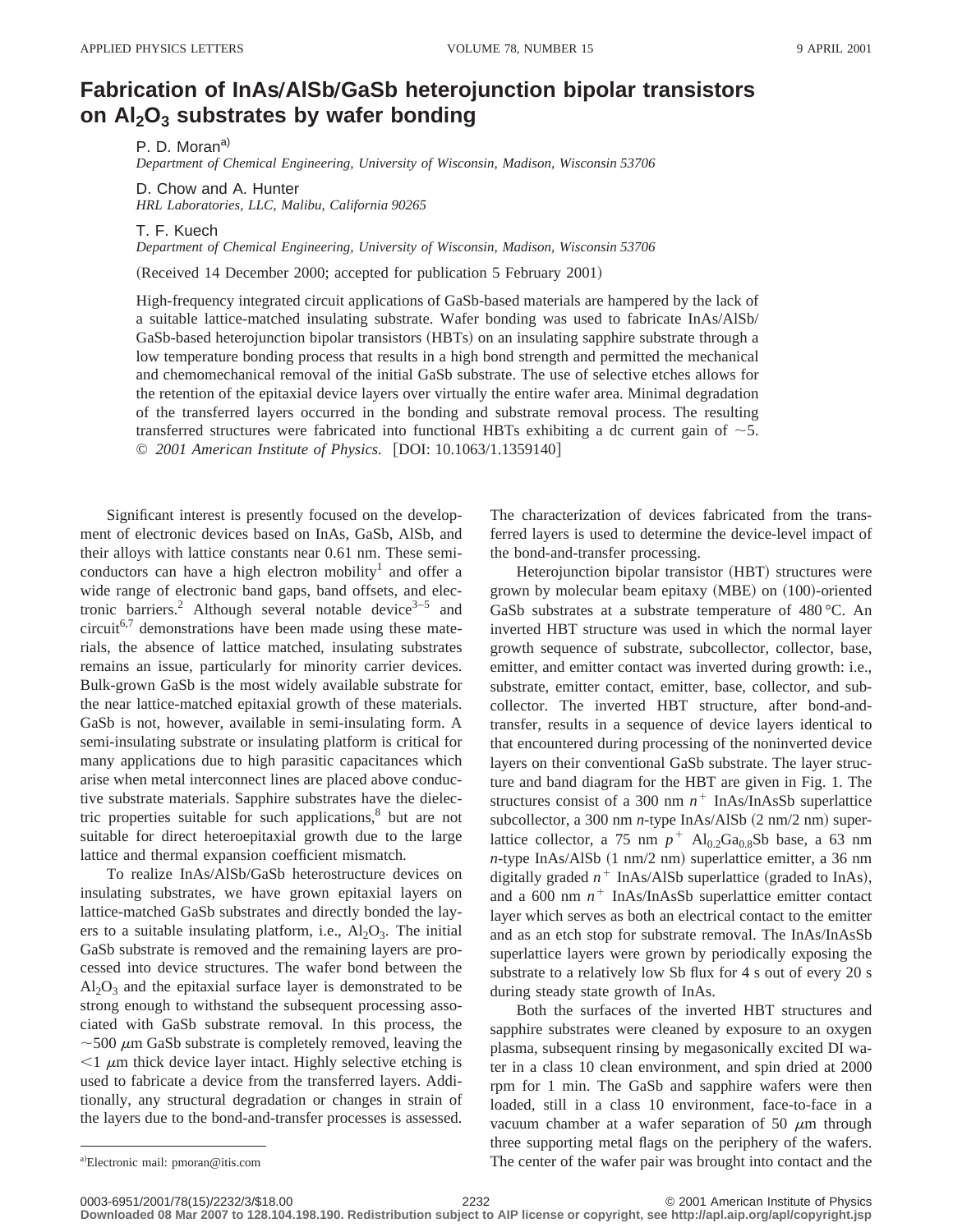



FIG. 1. Layer sequence and band edge diagrams, drawn at flat band conditions, for the inverted InAs/AlSb/GaSb HBT structure. The inverted sequence allows for conventional device processing after wafer bonding. The use of short period InAs/AlSb superlattices for the emitter and collector layers provides significant valence band confinement of holes in the  $\text{Al}_{0.2}\text{Ga}_{0.8}\text{S}$ b base layer, while allowing electron injection into the base and subsequent transport into the collector.

flags separating the wafers at the periphery were removed. No other applied force or heat treatment was employed to bond the wafers. The bonded GaSb substrate was then mechanically lapped to  $\sim$ 45  $\mu$ m using 9  $\mu$ m alumina grit. Subsequent chemomechanical polishing, using  $0.3 \mu$ m alumina grit suspended in a sodium hypochlorite solution, removed additional substrate material to within  $30\pm2 \ \mu m$  of the bonded interface. The bonded samples were subsequently spin etched at  $\sim$ 200 rpm using HF:H<sub>2</sub>C<sub>4</sub>H<sub>4</sub>O<sub>6</sub>:H<sub>2</sub>O<sub>2</sub>:H<sub>2</sub>O  $(1:10:20:100,$  by weight) to remove the remaining GaSb native substrate. This etch was terminated upon substrate color change from silver-gray to gold corresponding to the removal of the GaSb substrate. The bonded structure was then rinsed for 5 min in flowing DI  $H<sub>2</sub>O$  and blown dry with nitrogen.

Wafer bonding between the device layers grown on a GaSb substrate and the sapphire substrate was achieved over most of the 2 in. wafer, with the exception of small circular regions in the vicinity of asperities present on the surface of the MBE layers after growth. The bond was sufficiently strong to withstand substrate removal, and the substrate removal process was sufficiently selective so that the device layers remained intact over the majority of the 2 in. wafer after complete removal of the substrate.

The device structures were characterized by highresolution x-ray diffraction (HRXD) both as-grown, still on the native GaSb substrate, and after transfer to the sapphire substrate. Rocking curve measurements of the device structures were performed with detector acceptance angles of greater than  $1^\circ$ . The absolute  $(004)$  Bragg angle of the device layers was determined by performing rocking curve measurements of the sample before and after rotating the samples 180° about the sample surface normal for both the nonbonded and bonded structures. The absolute Bragg angle of the device layers on the GaSb substrate was determined by reference to the  $(004)$  peak from the bulk GaSb substrate, while that of the device layers, after transfer to sapphire, was determined by reference to the  $(006)$  peak of the sapphire substrate.

Triple crystal diffraction (TCD) analysis of the device layers after transfer to the sapphire substrate was performed by limiting the acceptance angle of the detector to less than 10 arcsec. The contribution to the breadth of the rocking curve from the distribution of angular misorientation or ''bending'' of the lattice planes was estimated by measuring the peak breadth of an  $\omega$  scan. In an  $\omega$  scan the detector (with the analyzer crystal in place) is fixed at twice the Bragg angle  $(2\theta)$  for the  $(004)$  diffraction peak from one of the device layers and the diffracted intensity is recorded as a function of the deviation  $(\omega)$  of the incident angle from  $\theta$ . The portion of the breadth of the rocking curve due to a distribution of lattice parameter, or strain distribution, within the device layer was estimated by measuring the peak breadth of an  $\omega/2\omega$  scan. In an  $\omega/2\omega$  scan the diffracted intensity is recorded while varying  $\omega$  and simultaneously moving the detector (with the analyzer crystal in place) by precisely  $2\omega$ .

HRXD rocking curves of the device structures before and after transfer to the sapphire substrate are shown in Fig. 2. The absolute angular position of the device layer peaks, and so their lattice constants, were not changed by the bondand-transfer process. A broadening in the full width at half maximum (FWHM) of the rocking curve peaks from  $\sim$ 120 arcsec obtained from the layers before transfer to  $\sim$ 260 arcsec after transfer to the sapphire substrate is observed. Further TCD analysis of the diffraction peak due to the InAs/ AlSb superlattice emitter revealed that while the FWHM of the  $\omega/2\omega$  scan, corresponding to the strain distribution in the device layers, was only 103 in., the FWHM obtained from the  $\omega$  scan, which corresponds to the spread in angular orientation of the diffracting planes, was 203 arcsec. The increased breadth of the rocking curve observed after transfer to sapphire is therefore interpreted as being due primarily to

an increase in the angular misorientation of the device layers **Downloaded 08 Mar 2007 to 128.104.198.190. Redistribution subject to AIP license or copyright, see http://apl.aip.org/apl/copyright.jsp**